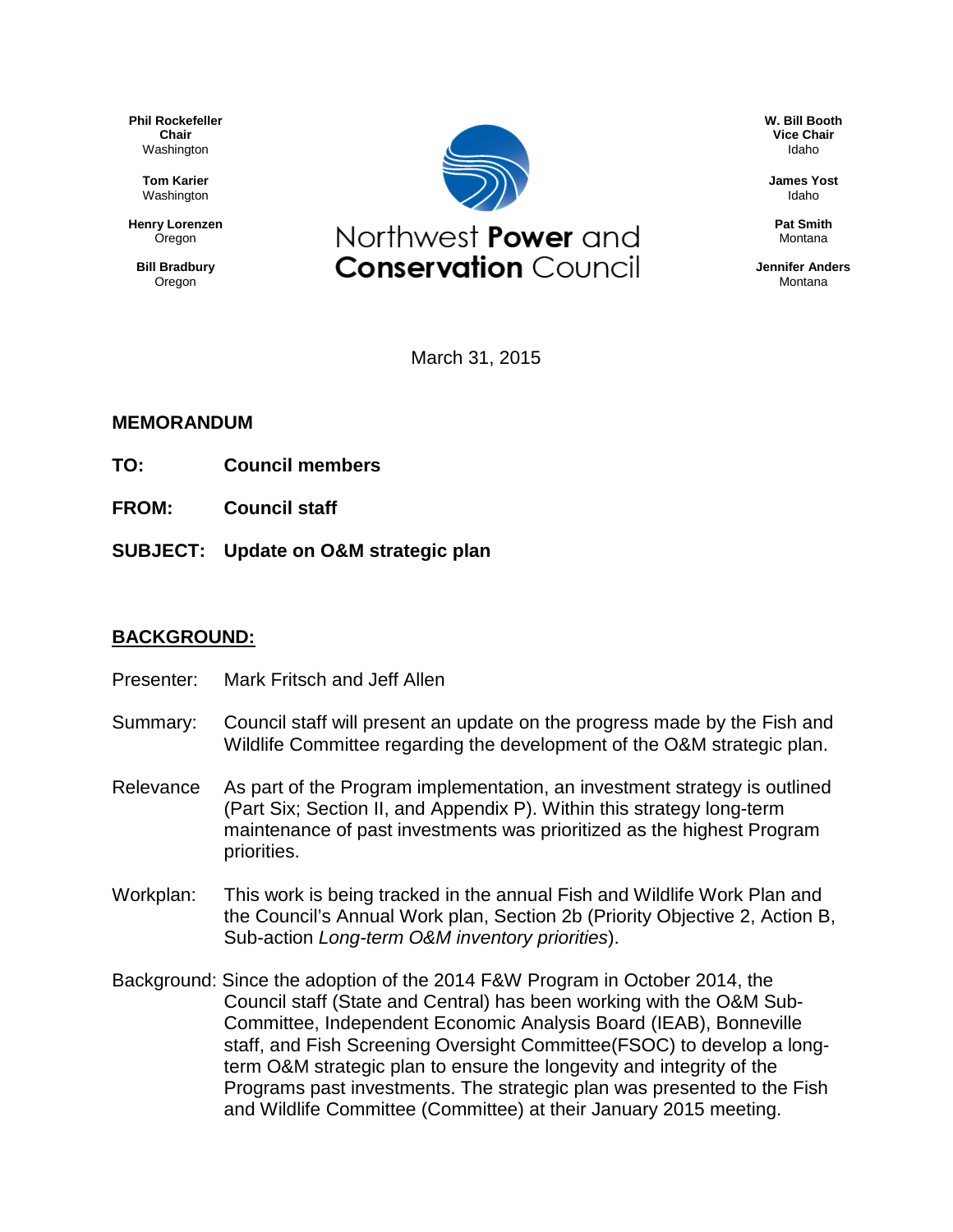During this Committee meeting, the Committee also deliberated on the history, categories, and needs associated with a long-term O&M strategic plan to protect the Program investments made for the benefit fish and wildlife.

The Committee requested that an update be provided to the full Council on the ongoing efforts and current direction of the strategic plan.

# **O&M Strategic Plan**

# *Categories*

- 1. Screens and diversions:
	- a. Development of an inventory:
		- i. FSOC was asked to develop a screen inventory as part of the Geographic Review in 2013. Received initial inventory in mid January 2015.
	- b. Assessment complications
		- i. Difference in complexity of the facilities found in this category which complicates the assessment. Further definition and assessment is underway.
	- c. Initial effort
		- i. The current review will focus on existing screens and diversions.
	- d. Future O&M
		- i. The Council will consider a mechanism for putting O&M in place for future screens and diversions at the time an asset is considered and built.
- 2. Hatcheries, fishways and traps:
	- a. Defining and initiating an assessment.
		- i. Additional definition for this category is needed. Initial effort will focus on the 15 direct Program hatcheries. Will rely on Bonneville's project managers and the state and tribal project leads will assist in the inventory and assessment.
- 3. Lands:
	- a. Lands will continue to be monitored by the Council, with O&M needs funded by Bonneville until settlement agreements are reached.
- 4. Budget Oversight Group (BOG):
	- a. Will continue to be used to address natural events, emergencies and miscellaneous needs

# *Asset Management Program*

This framework is intended to provide a mechanism to achieve a long-term maintenance, rehabilitation, and replacement plan for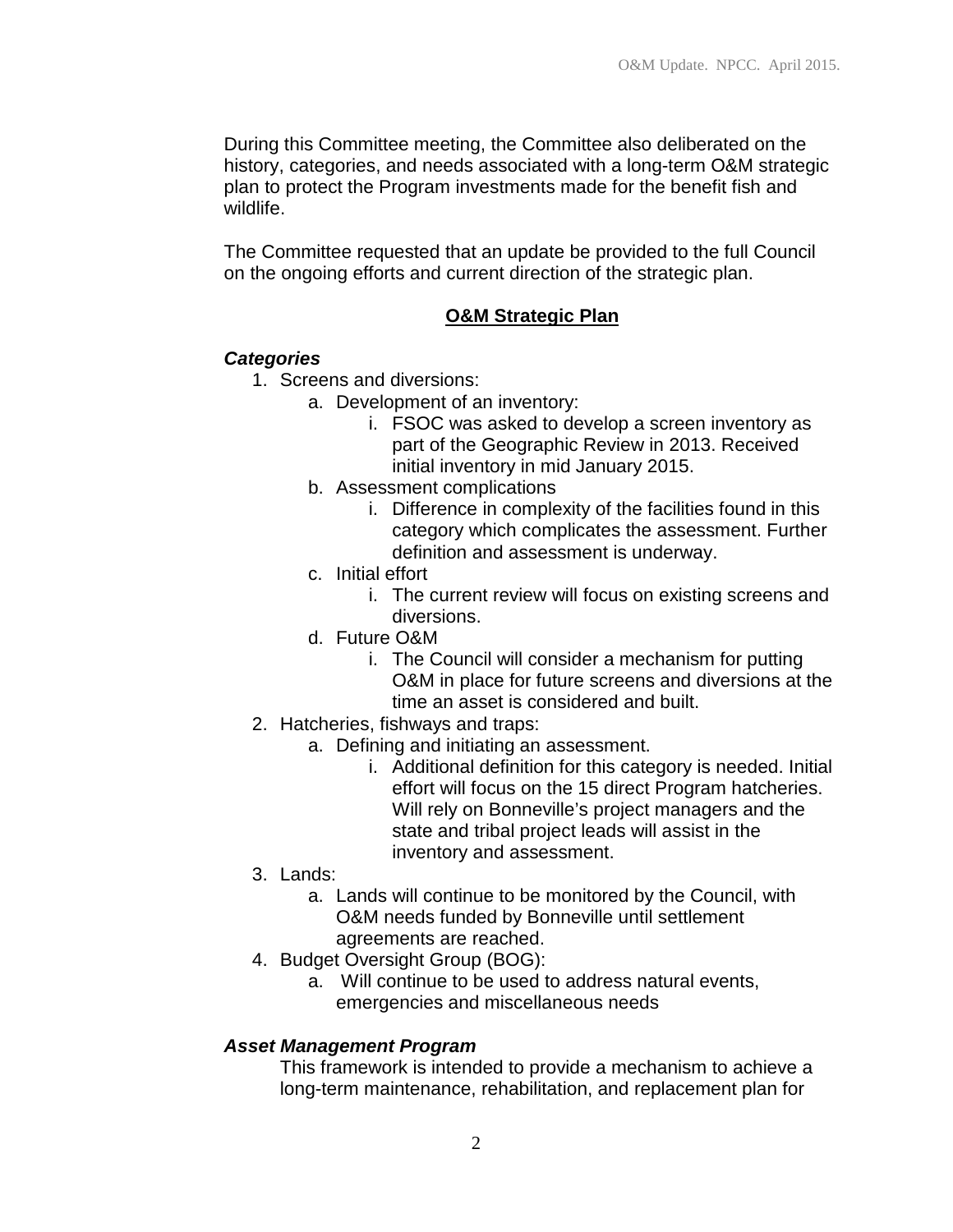Program investments. The approach is based on similar assessment processes Bonneville uses for the maintenance of transmission and hydro facility assets.

- a. Phase 1: Asset Inventory
	- i. Shared understanding of definitions (O&M, nonrecurring maintenance, etc.)
	- ii. Standardized data
	- iii. Clarity on roles and responsibilities
- b. Phase 2: Condition Assessment
	- i. Safety compliance condition
- c. Phase 3: Prioritization
	- i. Program criticality and condition
- d. Phase 4: Strategic Planning
	- i. Planning funding transition

#### *Timelines*

The O&M Sub-Committee is currently working with the FSOC regarding the screens inventory. An initial inventory (Phase 1) with provisional condition assessment (Phase 2) has been completed, but requires further definition and standardization. Meetings will be held with FSOC members to continue refining the asset inventory in April. Due to earlier than anticipated irrigation season, it is anticipated that the inventory and condition assessment can be completed by July 2015.

The Phase 1 inventory associated with the hatchery category has been initiated by Bonneville. This initial inventory with existing data will be completed in spring 2015. However, further work associated with definitions, data standardization, and condition assessment (Phase 2) will be needed. The Sub-Committee will be working with Bonneville's Project Managers and the hatchery managers to identify long-term O&M needs. It is anticipated that a letter will be distribute by May to the managers of the direct Programs hatcheries.

Bonneville has an ongoing effort to inventory lands and address compliance issues. The O&M sub-committee will monitor Bonneville's efforts and review their completed inventory by mid-summer.

#### *Miscellaneous*

As the O&M Sub-Committee works through the development of the O&M strategic plan, several issues have been identified, that need to be further discussed., tracked, or possibly incorporated into the final strategic plan, including:

- 1. The importance of regular maintenance
- 2. Public and fish and wildlife manager review
- 3. Link to the Principles of the Program